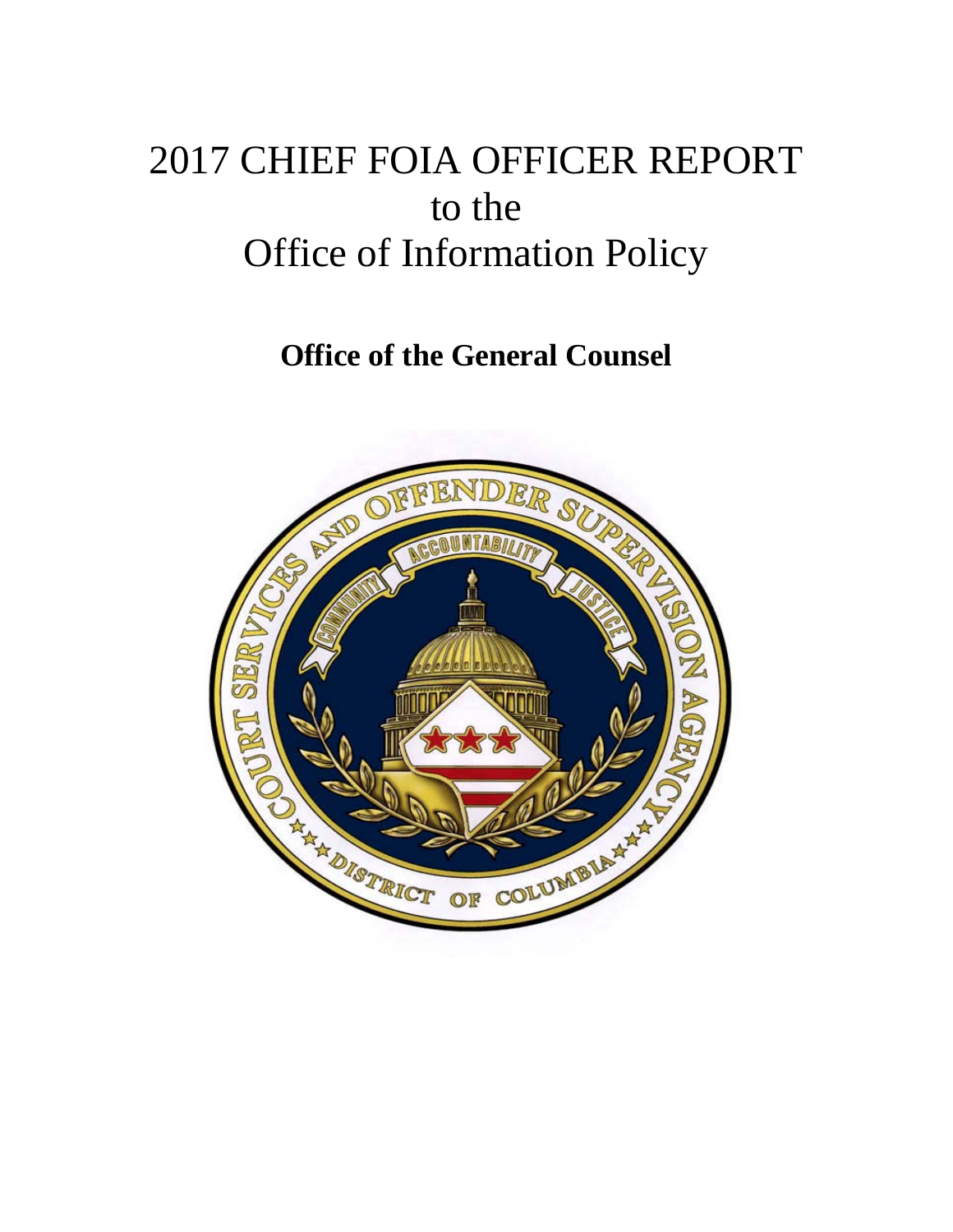# **Court Services and Offender Supervision Agency**

# **2017 Chief FOIA Officer Report**

### **Sheila Stokes, General Counsel**

### *Section 1: Steps Taken to Apply the Presumption of Openness*

### *A. FOIA Training*

1. Did your FOIA professionals or the personnel at your agency who have FOIA responsibilities attend any FOIA training or conference during the reporting period such as that provided by the Department of Justice?

### **Yes, the FOIA professionals at the Court Services and Offender Supervision Agency (CSOSA) did attend training for Fiscal Year 2016 (FY 2016).**

2. If yes, please provide a brief description of the type of training attended and the topics covered.

**CSOSA's FOIA professionals attended the American Society of Access Professionals (ASAP) 9th National Training Conference and the Department of Justice's FOIA for Attorneys and Access Professionals.**

**ASAP's training addressed the FOIA and Privacy Acts for an extensive three (3) days covering intermediate/advanced topics such as exemptions, FOIA fees, records management, SORNs, PIAs, and FOIA in the Tech Age.**

**DOJ's FOIA for Attorneys and Access Professionals addressed FOIA administration and the interface between the FOIA and the Privacy Act for an extensive two (2) days covering basic principles for processing FOIA requests from start to finish.**

3. Provide an estimate of the percentage of your FOIA professionals and staff with FOIA responsibilities who attended substantive FOIA training during this reporting period.

# **CSOSA has two (2) full-time employees that are FOIA professionals. 100% of the FOIA professionals attended substantive training.**

4. OIP has [directed agencies](https://www.justice.gov/oip/oip-guidance-9) to "take steps to ensure that all of their FOIA professionals attend substantive FOIA training at least once throughout the year." If your response to the previous question is that less than 80% of your FOIA professionals attended training, please explain your agency's plan to ensure that all FOIA professionals receive or attend substantive FOIA training during the next reporting year.

# **Not applicable.**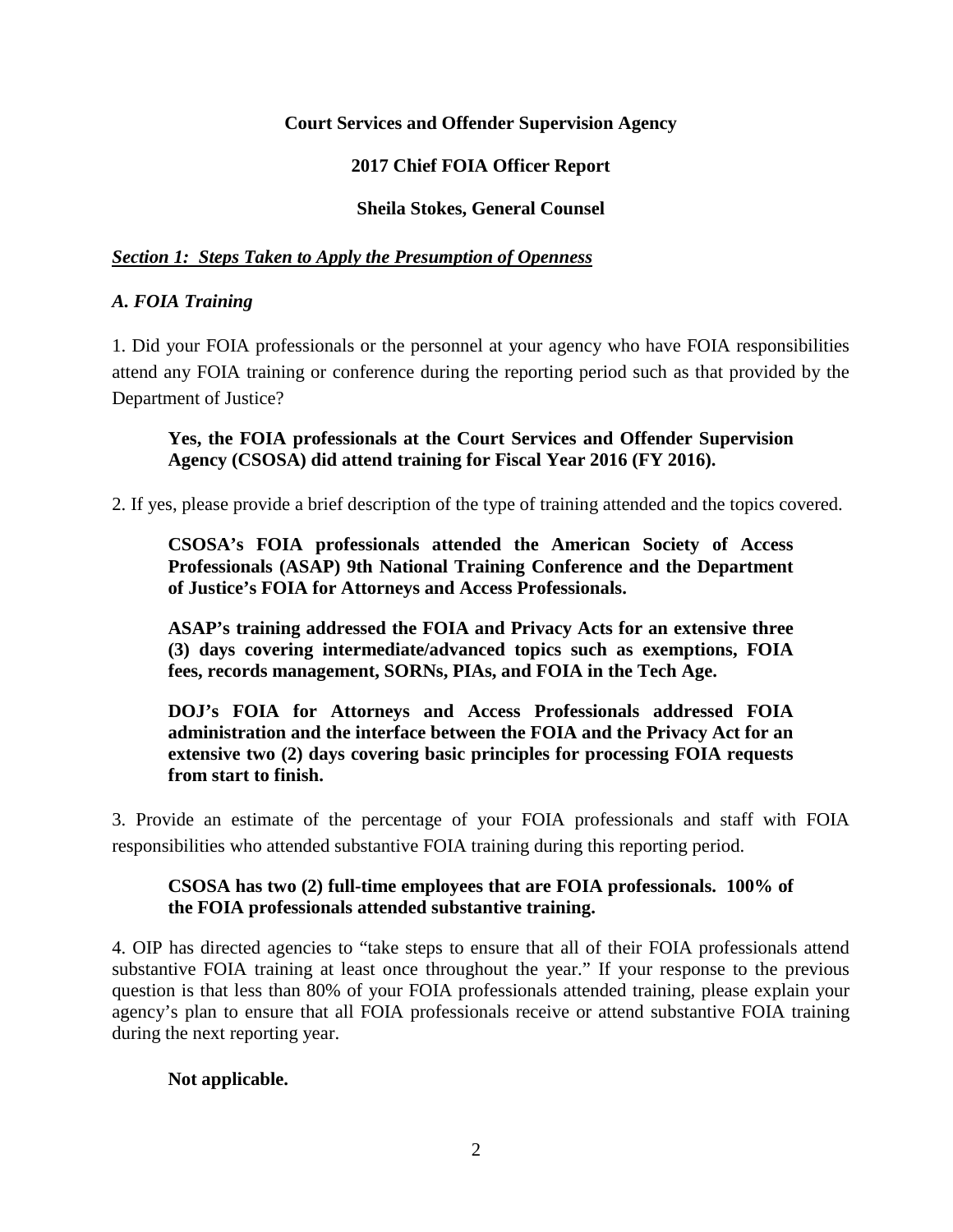### *B. Outreach*

5. *OPTIONAL:* Did your FOIA professionals engage in any outreach or dialogue with the requester community or open government groups regarding your administration of the FOIA?

**Yes, CSOSA's FOIA professionals engaged in dialog and collaborated with its requester community regarding first-party requests that involve referrals and/or consultations on non-federal records. In addition, cross-trainings and meetings were held with the requester community to provide updates on new processes and changes for CSOSA's FOIA Office.**

### *C. Other Initiatives*

6. Describe any efforts your agency has undertaken to inform non-FOIA professionals of their obligations under the FOIA?

**CSOSA's FOIA Office created a Search Memorandum that is sent to program offices within the agency. This Search Memorandum describes the FOIA requests and their obligations under the FOIA. Furthermore, the FOIA Office created a one-page infographic that provides a snapshot of what FOIA is and how requests are processed. Lastly, training is provided to new staff members during new hire orientation.** 

7. If there are any other initiatives undertaken by your agency to ensure that the presumption of openness is being applied, please describe them here.

**A majority of CSOSA's FOIA requests are first-party requests (approximately 99%), which require a signed release; however, CSOSA has begun to send acknowledgment letters to all its requesters once a request is received.** 

# *Section II: Steps Taken to Ensure that Your Agency Has an Effective System in Place for Responding to Requests*

The DOJ's [2009 FOIA Guidelines](http://justice.gov/ag/foia-memo-march2009.pdf) emphasized that "[a]pplication of the proper disclosure standard is only one part of ensuring transparency. Open government requires not just a presumption of disclosure, but also an effective system for responding to FOIA requests." It is essential that agencies effectively manage their FOIA program.

Please answer the following questions to describe the steps your agency has taken to ensure that the management of your FOIA program is effective and efficient. You should also include any additional information that that describes your agency's efforts in this area.

### *A. Processing Procedures*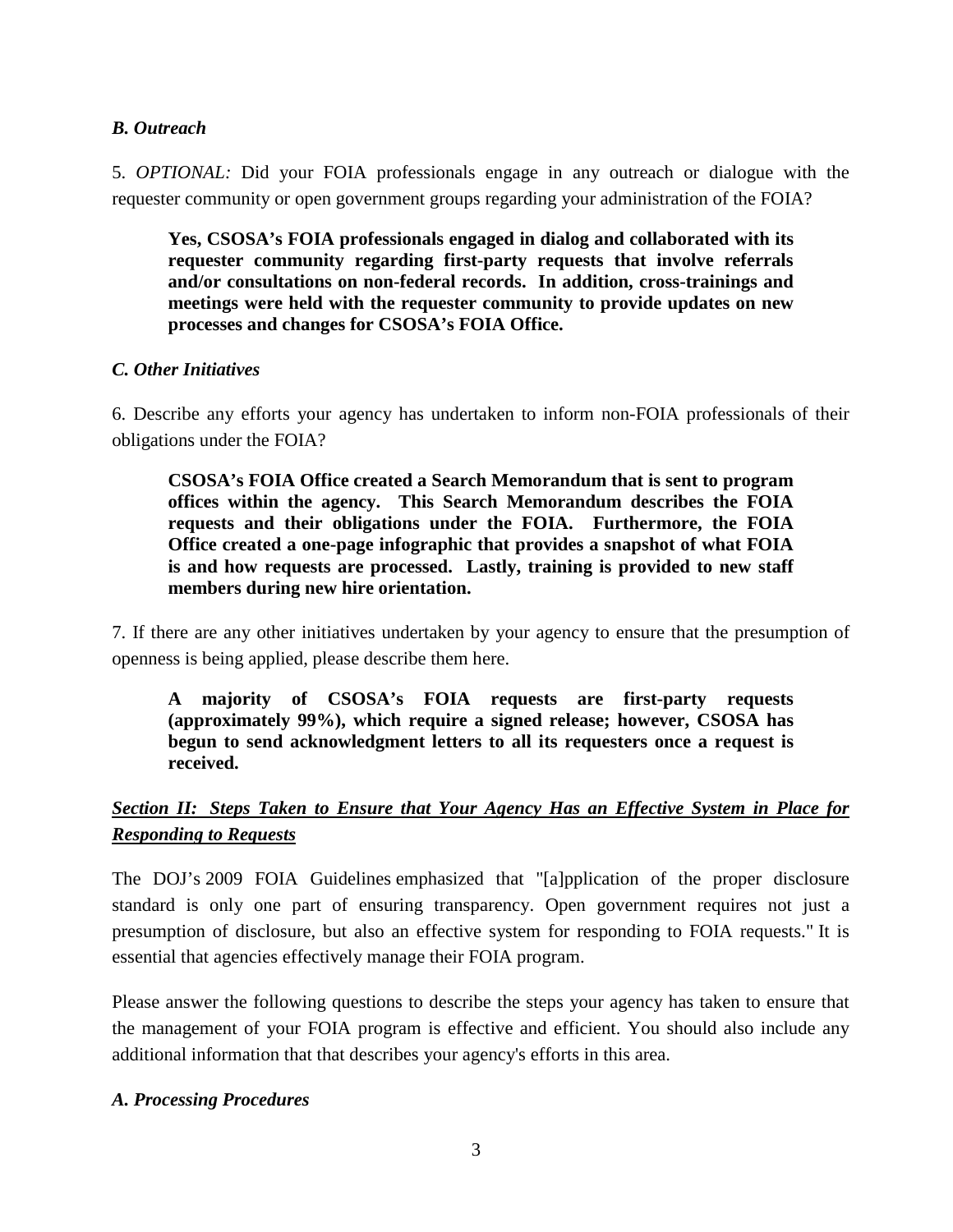1. For Fiscal Year 2016, what was the average number of days your agency reported for adjudicating requests for expedited processing? Please see Section VIII.A. of your agency's Fiscal Year 2016 Annual FOIA Report.

# **CSOSA did not adjudicate any FOIA requests for expedited processing in FY 2016.**

2. If your agency's average number of days to adjudicate requests for expedited processing was above ten calendar days, please describe the steps your agency will take to ensure that requests for expedited processing are adjudicated within ten calendar days or less.

# **Not applicable.**

3. *OPTIONAL:* During the reporting period, did your agency conduct a self-assessment of its FOIA program? If so, please describe the methods used, such as reviewing Annual Report data, using active workflows and track management, reviewing and updating processing procedures, etc.

# **CSOSA's FOIA Office did conduct a self-assessment/audit of its FOIA program. Data for the past five (5) years were retrieved from FOIA Xpress to ensure that requests were processed in a timely manner. The data was provided to the Office of General Counsel to provide resources in order to ensure that its FOIA program is compliant with Federal Regulations.**

4. Please provide an estimate of how many requests your agency processed in Fiscal Year 2016 that were from commercial use requesters. If your agency is decentralized, please identify any components within your agency that received a majority of their requests from commercial use requesters.

# **CSOSA's FOIA Office processed three (3) requests from commercial organizations in FY 2016. CSOSA is not a decentralized agency.**

# *B. Requester Services*

5. *OPTIONAL:* Does your agency provide a mechanism for requesters to provide feedback about their experience with the FOIA process at your agency? If so, please describe the methods used, such as making the FOIA Public Liaison available to receive feedback, using surveys posted on the agency's website, etc.

**CSOSA's FOIA Office utilizes the acknowledgment correspondence to advise and provide requesters contact information to the FOIA Public Liaison. Requesters are given the option to call and/or e-mail the FOIA Public Liaison with any questions and/or concerns regarding the request.**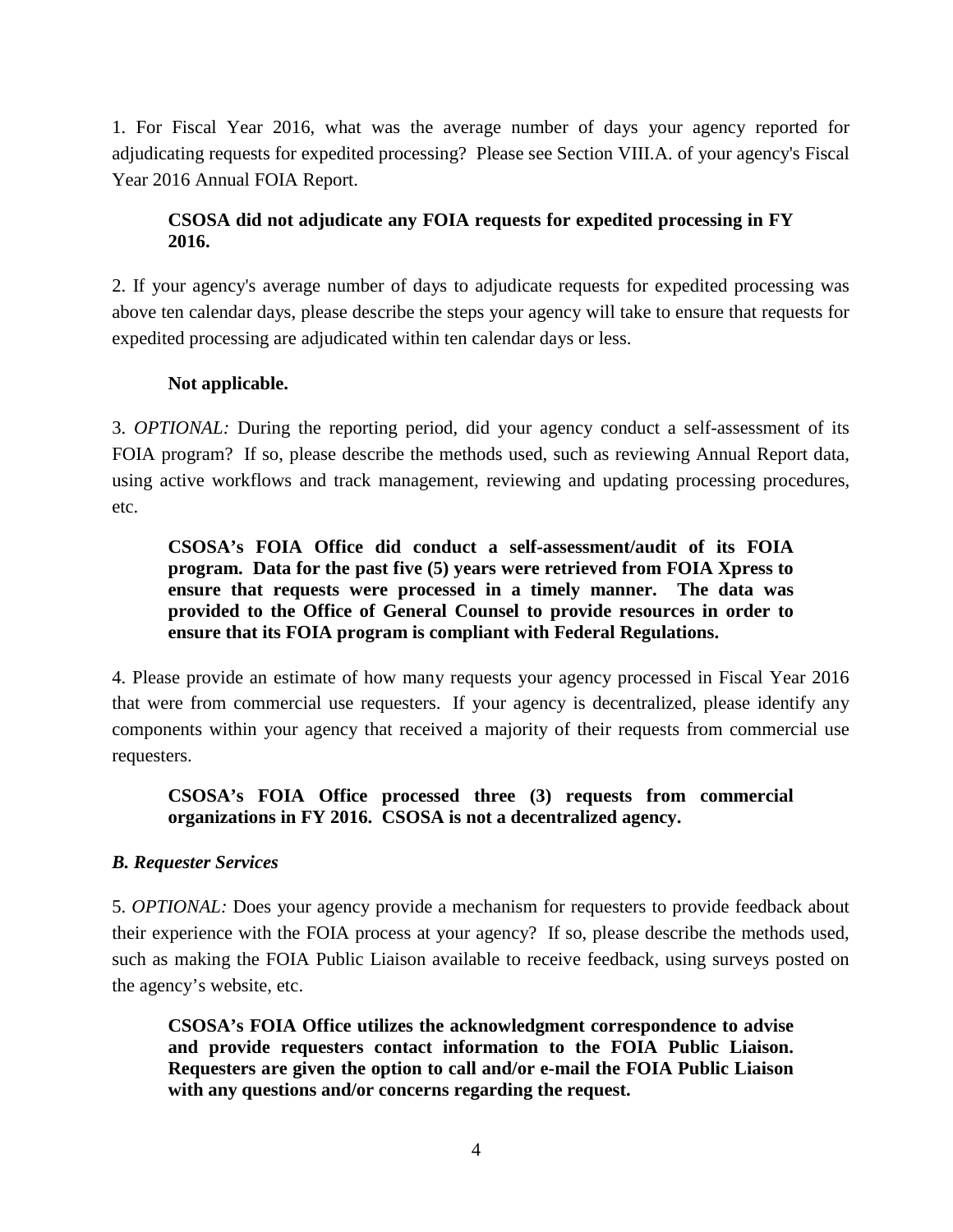6. The FOIA Improvement Act of 2016 requires additional notification to requesters about the services provided by the agency's FOIA Public Liaison. Please provide an estimate of how often requesters sought assistance from your agency's FOIA Public Liaison.

### **Requesters sought assistance from CSOSA's FOIA Public Liaison approximately 5-10 times per month. This was calculated based on e-mail correspondence received from requesters.**

7. The FOIA Improvement Act of 2016 requires agencies to make their reference material or guide for requesting records or information from the agency electronically available to the public. Please provide a link to your agency's FOIA reference guide.

# **Currently, CSOSA's reference guide is available at http://www.csosa.gov/about/foia/csosa-guide.aspx.**

# *C. Other Initiatives*

8. If there are any other steps your agency has undertaken to ensure that your FOIA system operates efficiently and effectively, such as improving search processes, eliminating redundancy, etc., please describe them here.

# **CSOSA's FOIA Office has undertaken the following steps to ensure that its FOIA program operates efficiently and effectively:**

- **Updated its FOIA regulations as required under the FOIA Improvement Act of 2016**
- **All FOIA records are stored electronically in FOIAX from intake to closure; no more paper files are stored**
- **New implementation of routing sheets on every case, which delineates review process**
- **Creation and distribution of Production Schedules (as a matrix) to ensure cases are closed in a timely manner**
- **Completed multiple trainings to CSOSA's FOIA team outlining responsibilities from intake to closure and how to meet these responsibilities**
- **New implementation of sending acknowledgment correspondence and search memorandums via FOIA Xpress (not via Outlook)**
- **New implementation of separate review layers are saved for each reviewer**
- **New implementation of utilizing request notes to properly document cases (ie. phone log)**
- **New implementation of marking pages within FOIA Xpress to prevent ambiguity amongst reviewers**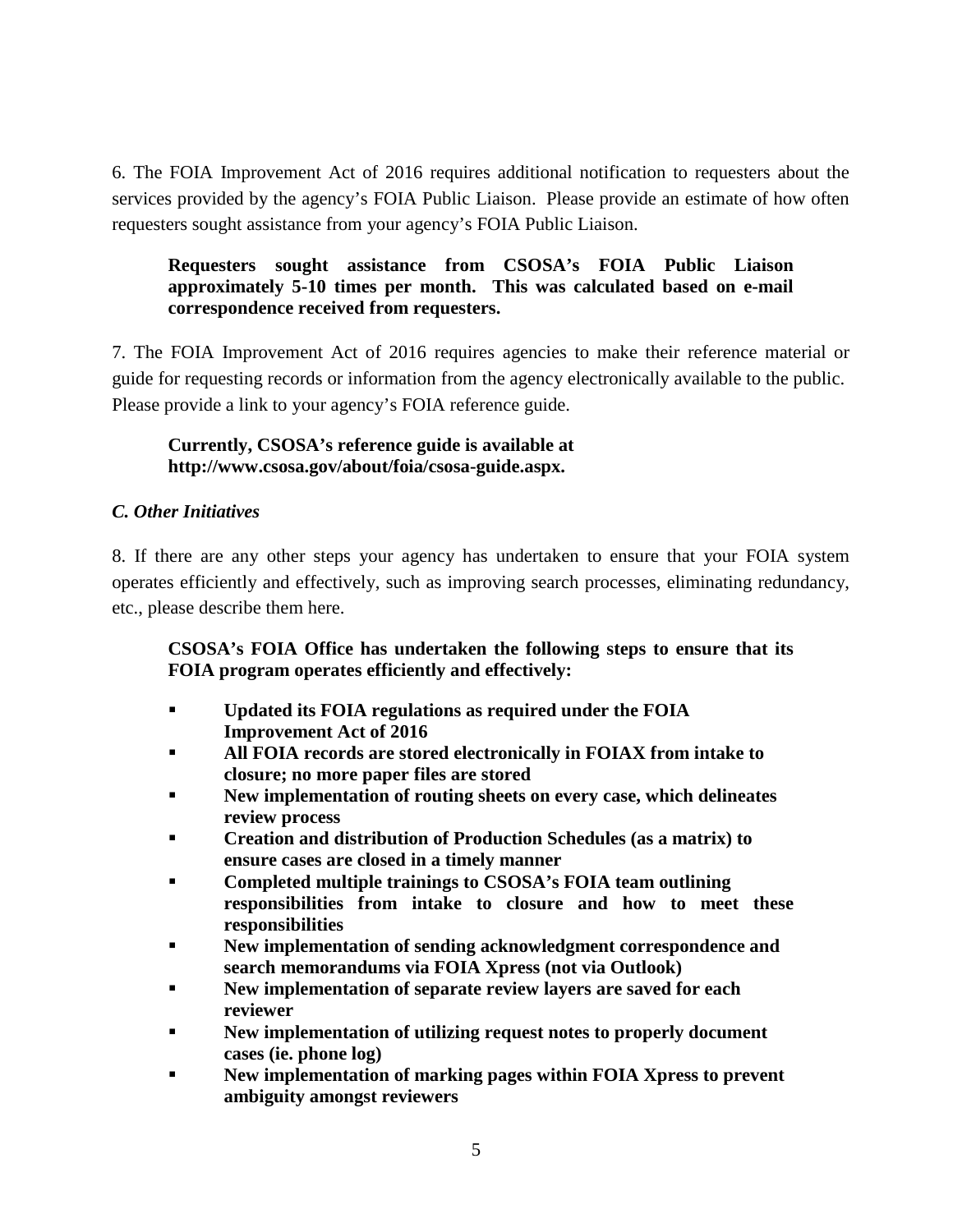# **New implementation of creating sections within Supervision Documents to organize records for referrals and/or consultations**

# *Section III: Steps Taken to Increase Proactive Disclosures*

Both the [President's](https://www.justice.gov/sites/default/files/oip/legacy/2014/07/23/presidential-foia.pdf) and [DOJ's](http://justice.gov/ag/foia-memo-march2009.pdf) FOIA memoranda focused on the need for agencies to work proactively to post information online without waiting for individual requests to be received.

Please answer the following questions to describe the steps your agency has taken to increase the amount of material that is available on your agency websites. In addition to the questions below, you should also describe any additional steps taken by your agency to make and improve proactive disclosures of information.

# *A. Posting Material*

1. Describe your agency's process or system for identifying "frequently requested" records that should be posted online.

**A majority of CSOSA's FOIA requests are first-party requests (approximately 99%), which are not required to be posted online; however, the database utilized to process CSOSA's FOIA requests does have a method of pulling up prior records for identical first-party requesters.**

**In order to identify if other records are frequently requested, a keyword search is conducted in CSOSA's database within the file cabinet for document management.**

2. Does your agency have a distinct process or system in place to identify other records for proactive disclosure? If so, please describe your agency's process or system.

**CSOSA identifies records for proactive disclosure if such records are frequently requested. In order to identify if other records are frequently requested, a keyword search is conducted in CSOSA's database within the file cabinet for document management.**

**If a request is not submitted by a first-party and/or a first-party's represenative, CSOSA is considering how it could implement a release to one, release to all presumption where records released to a requester are also posted online.**

3. Has your agency encountered challenges that make it difficult to post records you otherwise would like to post?

# **Not applicable.**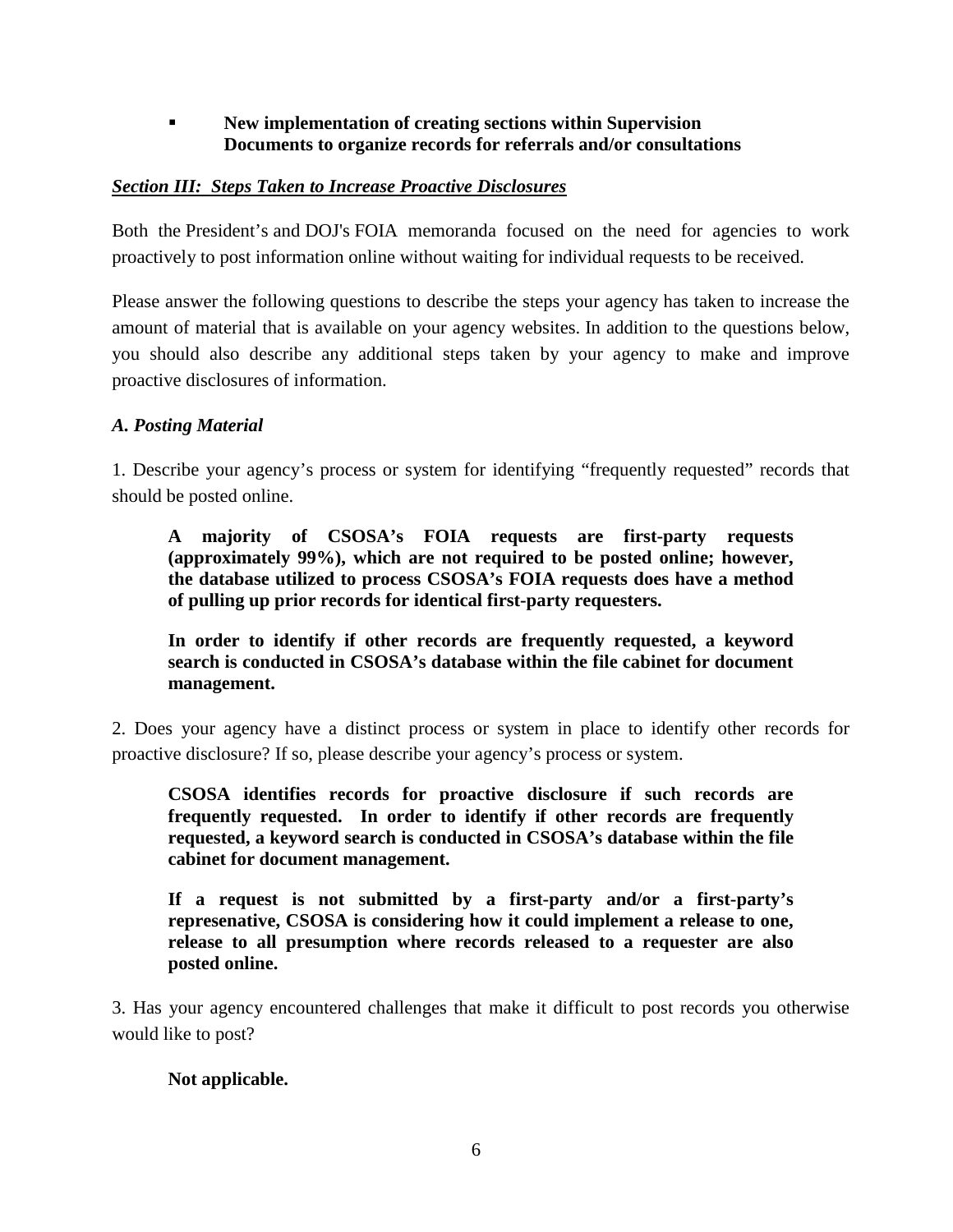4. If so, briefly explain those challenges and how your agency is working to overcome them.

# **Not applicable.**

5. Provide examples of material that your agency has proactively disclosed during the past reporting year, including links to the posted material.

### **Examples of materials that CSOSA has proactively disclosed during the past reporting year are quarterly reports, annual reports, regulations, and Chief FOIA Officer reports. The link is as follows: [http://www.csosa.gov/about/foia/foia-reports.aspx.](http://www.csosa.gov/about/foia/foia-reports.aspx)**

6. Did your agency use any means to publicize or highlight important proactive disclosures for public awareness? If yes, please describe these efforts.

# **Not applicable.**

# *B. Other Initiatives*

7. If there are any other steps your agency has taken to improve proactive disclosures, please describe them here. For example, has your agency engaged requesters in determining how and what to post? Has your agency used web analytics to inform your proactive disclosures?

# **Not applicable.**

# *Section IV: Steps Taken to Greater Utilize Technology*

A key component of the President's [FOIA Memorandum](https://www.justice.gov/sites/default/files/oip/legacy/2014/07/23/presidential-foia.pdf) was the direction to "use modern technology to inform citizens about what is known and done by their Government." In addition to using the internet to make proactive disclosures, agencies should also be exploring ways to utilize technology in responding to requests.

Please answer the following questions to describe how your agency is utilizing technology to improve its FOIA administration and the public's access to information. You should also include any additional information that that describes your agency's efforts in this area.

# *A. Making Material Posted Online More Useful*

1. Beyond posting new material, is your agency taking steps to make the posted information more useful to the public, especially to the community of individuals who regularly access your agency's website?

**Yes.**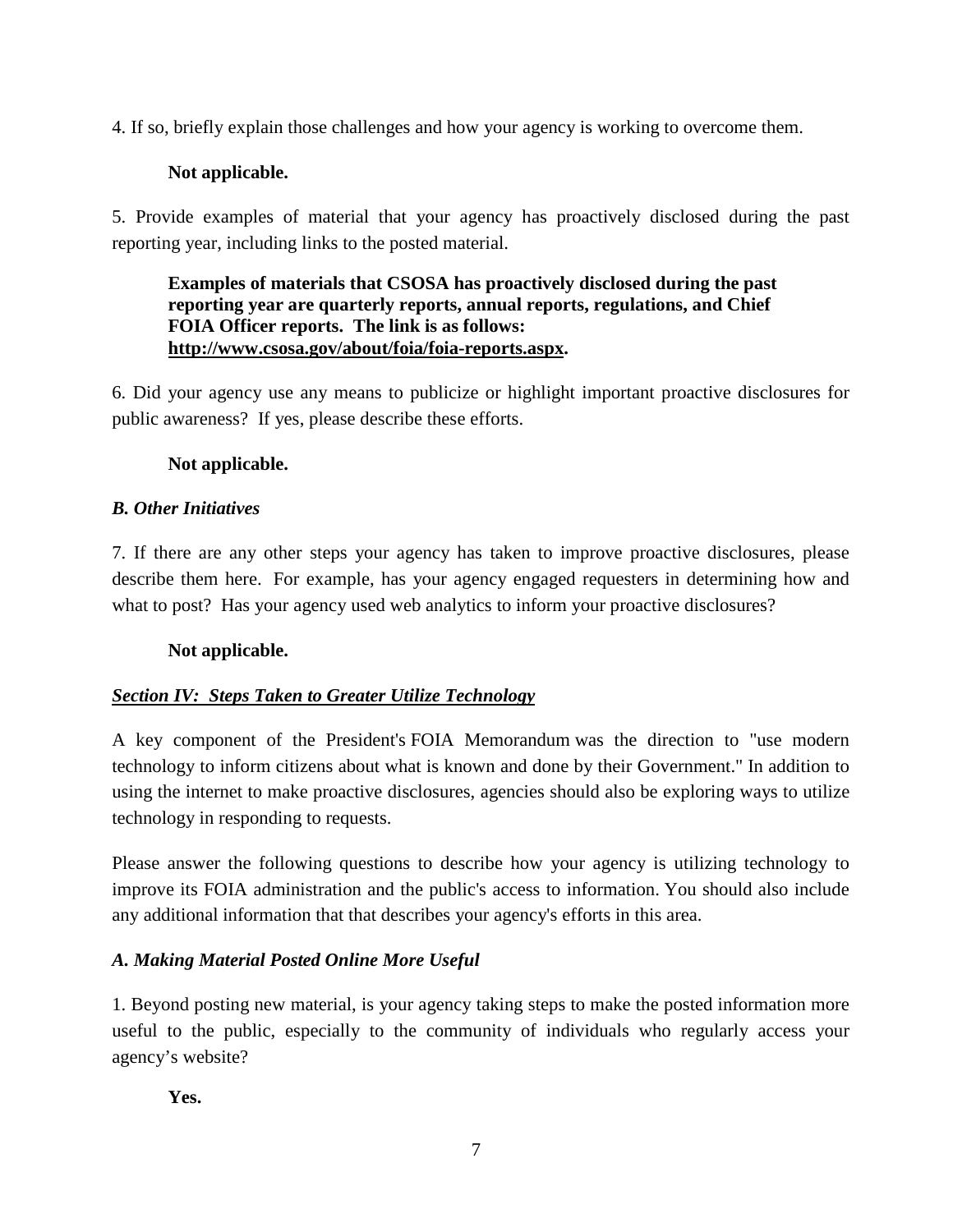2. If yes, please provide examples of such improvements.

# **CSOSA's FOIA reference guide will be updated to be more useful to the public.**

### *B. Other Initiatives*

3. Did your agency successfully post all four quarterly reports for Fiscal Year 2016?

# **CSOSA did not successfully post all four quarterly reports for FY 2016.**

4. If your agency did not successfully post all quarterly reports, with information appearing on FOIA.gov, please explain why and provide your agency's plan for ensuring that such reporting is successful in Fiscal Year 2017.

**CSOSA's FOIA Office did not successfully post all four quarterly reports for FY 2016 because CSOSA was transitioning with employees. Furthermore, resources were needed to improve its processing. Currently, its primary focus was ensuring compliance, completing its regulations, and reducing its backlog.** 

**In order to ensure successful reporting for FY 2017, quarterly reports will be assigned as a project with deadline dates.**

# *Section V: Steps Taken to Improve Timeliness in Responding to Requests and Reducing Backlogs*

The President's [FOIA Memorandum](https://www.justice.gov/sites/default/files/oip/legacy/2014/07/23/presidential-foia.pdf) and the DOJ's [2009 FOIA Guidelines](http://justice.gov/ag/foia-memo-march2009.pdf) have emphasized the importance of improving timeliness in responding to requests. This section of your Chief FOIA Officer Report addresses both time limits and backlog reduction. Backlog reduction is measured both in terms of numbers of backlogged requests or appeals and by looking at whether agencies closed their ten oldest requests, appeals, and consultations.

*For the figures required in this Section, please use the numbers contained in the specified sections of your agency's 2016 Annual FOIA Report and, when applicable, your agency's 2015 Annual FOIA Report.*

# *A. Simple Track*

Section VII.A of your agency's Annual FOIA Report, entitled "FOIA Requests – Response Time for All Processed Requests," includes figures that show your agency's average response times for processed requests. For agencies utilizing a multi-track system to process requests, there is a category for "simple" requests, which are those requests that are placed in the agency's fastest (non-expedited) track, based on the low volume and/or simplicity of the records requested.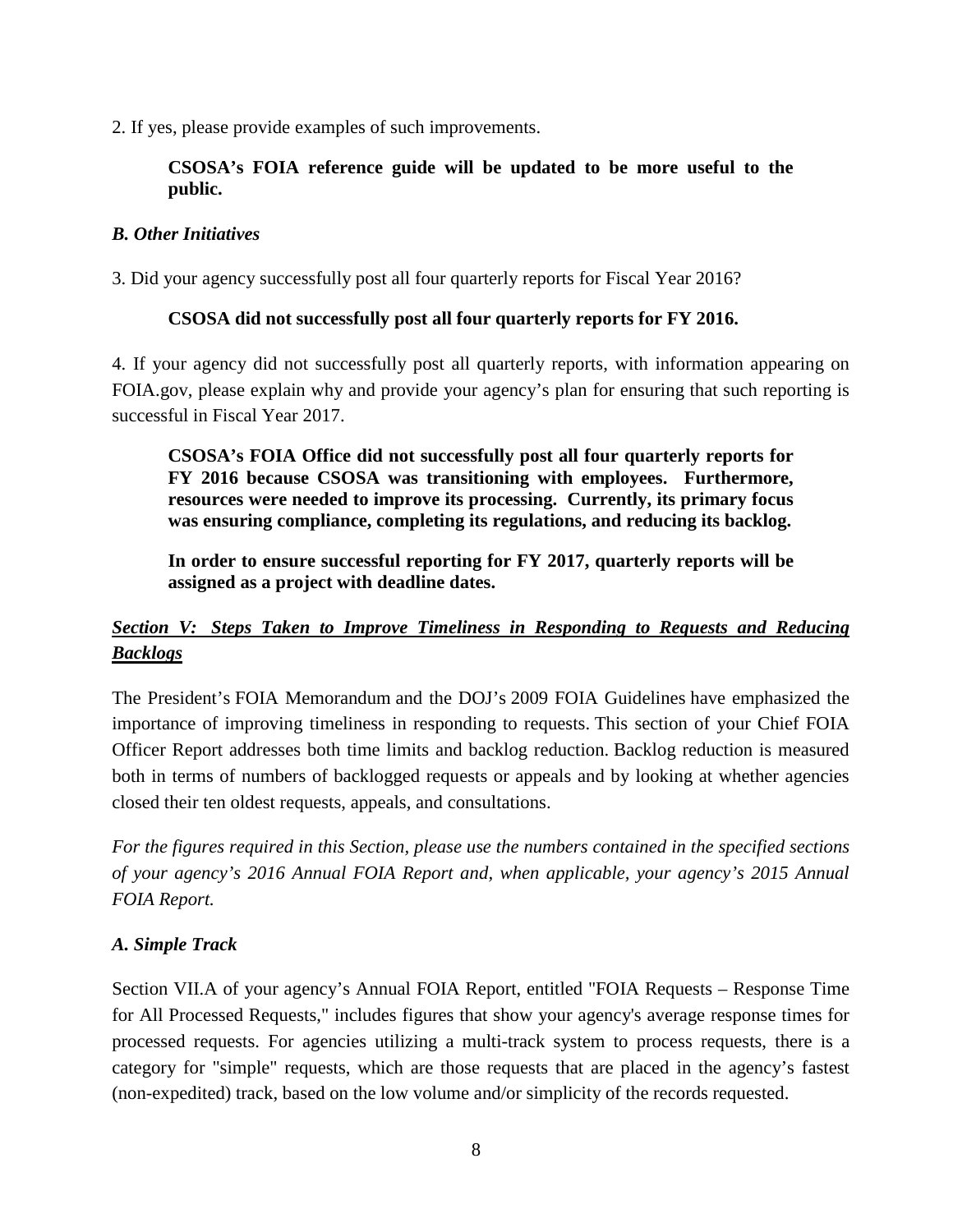1. Does your agency utilize a separate track for simple requests?

# **Yes.**

2. If so, for your agency overall in Fiscal Year 2016, was the average number of days to process simple requests twenty working days or fewer?

# **22.15.**

3. Please provide the percentage of requests processed by your agency in Fiscal Year 2016 that were placed in your simple track.

# **Approximately 99.6 %.**

4. If your agency does not track simple requests separately, was the average number of days to process all non-expedited requests twenty working days or fewer?

# **Not applicable.**

# *B. Backlogs*

Section XII.A of your agency's Annual FOIA Report, entitled "Backlogs of FOIA Requests and Administrative Appeals" shows the numbers of any backlogged requests or appeals from the fiscal year. You should refer to these numbers from your Annual FOIA Reports for both Fiscal Year 2015 and Fiscal Year 2016 when completing this section of your Chief FOIA Officer Report.

# **BACKLOGGED REQUESTS**

5. If your agency had a backlog of requests at the close of Fiscal Year 2016, did that backlog decrease as compared with the backlog reported at the end of Fiscal Year 2015? If not, explain why and describe the causes that contributed to your agency not being able reduce its backlog.

# **CSOSA's backlog decreased from 21 requests in FY15 to 1 request in FY16.**

6. If not, explain why and describe the causes that contributed to your agency not being able to reduce its backlog. When doing so, please also indicate if any of the following were contributing factors:

- An increase in the number of incoming requests.
- A loss of staff.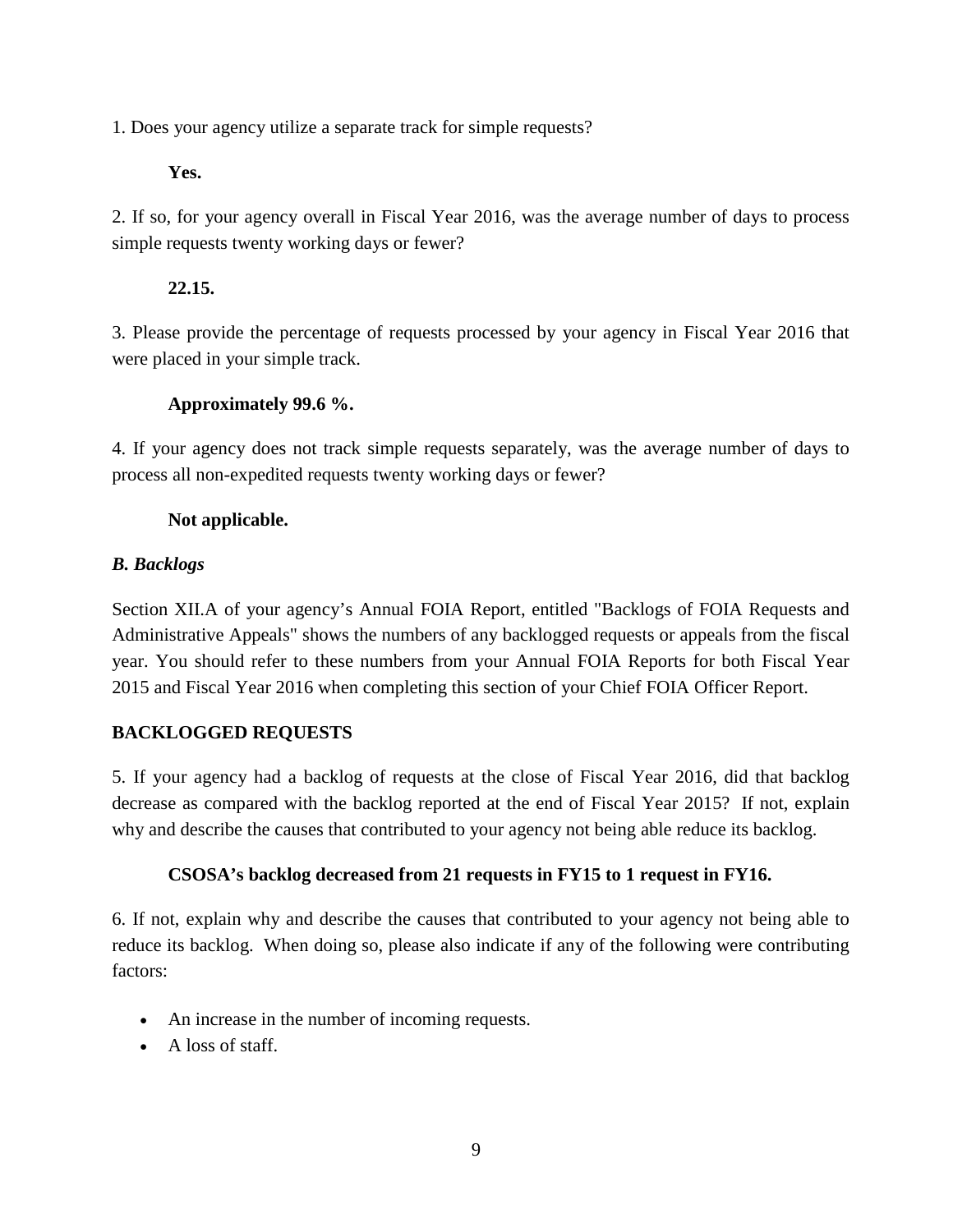- An increase in the complexity of the requests received. If possible, please provide examples or briefly describe the types of complex requests contributing to your backlog increase.
- Any other reasons please briefly describe or provide examples when possible.

# **Not applicable.**

7. If you had a request backlog please report the percentage of requests that make up the backlog out of the total number of requests *received* by your agency in Fiscal Year 2016.

# **CSOSA's backlog makes up .1% of the requests received in FY16.**

# **BACKLOGGED APPEALS**

8. If your agency had a backlog of appeals at the close of Fiscal Year 2016, did that backlog decrease as compared with the backlog reported at the end of Fiscal Year 2015? If not, explain why and describe the causes that contributed to your agency not being able reduce backlog.

# **Not applicable.**

9. If not, explain why and describe the causes that contributed to your agency not being able to reduce its backlog. When doing so, please also indicate if any of the following were contributing factors:

- An increase in the number of incoming appeals.
- A loss of staff.
- An increase in the complexity of the requests received. If possible, please provide examples or briefly describe the types of complex requests contributing to your backlog increase.
- Any other reasons please briefly describe or provide examples when possible.

# **Not applicable.**

10. If you had an appeal backlog please report the percentage of appeals that make up the backlog out of the total number of appeals received by your agency in Fiscal Year 2016. If your agency did not receive any appeals in Fiscal Year 2016 and/or has no appeal backlog, please answer with "N/A."

# **Not applicable.**

# *C. Status of Ten Oldest Requests, Appeals, and Consultations*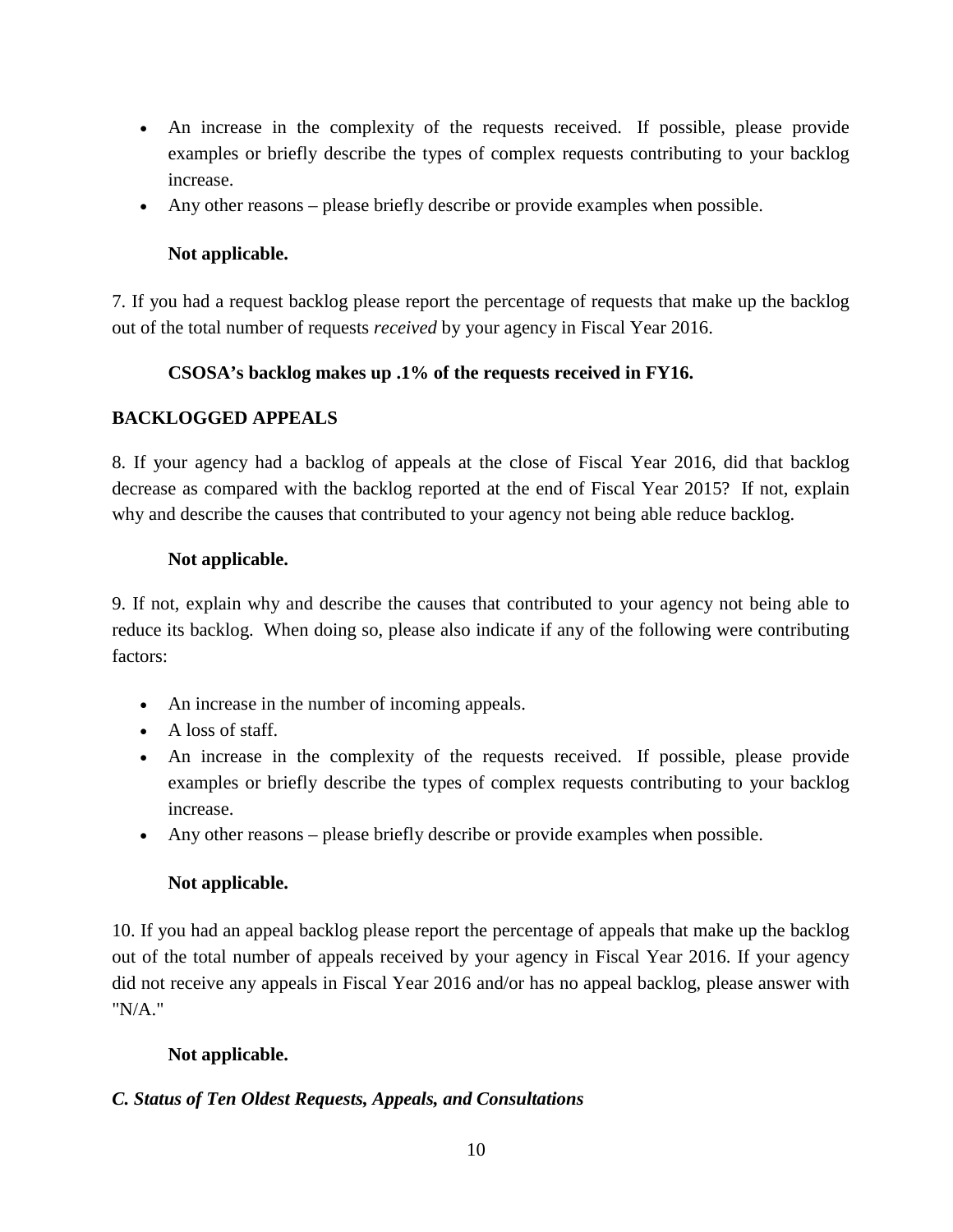Section VII.E, entitled "Pending Requests – Ten Oldest Pending Requests," Section VI.C.(5), entitled "Ten Oldest Pending Administrative Appeals," and Section XII.C., entitled "Consultations on FOIA Requests – Ten Oldest Consultations Received from Other Agencies and Pending at Your Agency," show the ten oldest pending requests, appeals, and consultations. You should refer to these numbers from your Annual FOIA Reports for both Fiscal Year 2015 and Fiscal Year 2016 when completing this section of your Chief FOIA Officer Report.

### **TEN OLDEST REQUESTS**

11. In Fiscal Year 2016, did your agency close the ten oldest requests that were reported pending in your Fiscal Year 2015 Annual FOIA Report?

### **Yes.**

12. If no, please provide the number of these requests your agency was able to close by the end of the fiscal year, as listed in Section VII.E of your Fiscal Year 2015 Annual FOIA Report. If you had less than ten total oldest requests to close, please indicate that.

### **Not applicable.**

13. Of the requests your agency was able to close from your ten oldest, please indicate how many of these were closed because the request was withdrawn by the requester. If any were closed because the request was withdrawn, did you provide any interim responses prior to the withdrawal?

# **From CSOSA's ten oldest, zero cases were closed because due to being withdrawn by the requester; as such, no interim responses were provided.**

# **TEN OLDEST APPEALS**

14. In Fiscal Year 2016, did your agency close the ten oldest appeals that were reported pending in your Fiscal Year 2015 Annual FOIA Report?

### **Not applicable (there were no appeals).**

15. If no, please provide the number of these appeals your agency was able to close by the end of the fiscal year, as listed in Section VII.C.(5) of your Fiscal Year 2015 Annual FOIA Report. If you had less than ten total oldest appeals to close, please indicate that.

### **Not applicable.**

# **TEN OLDEST CONSULTATIONS**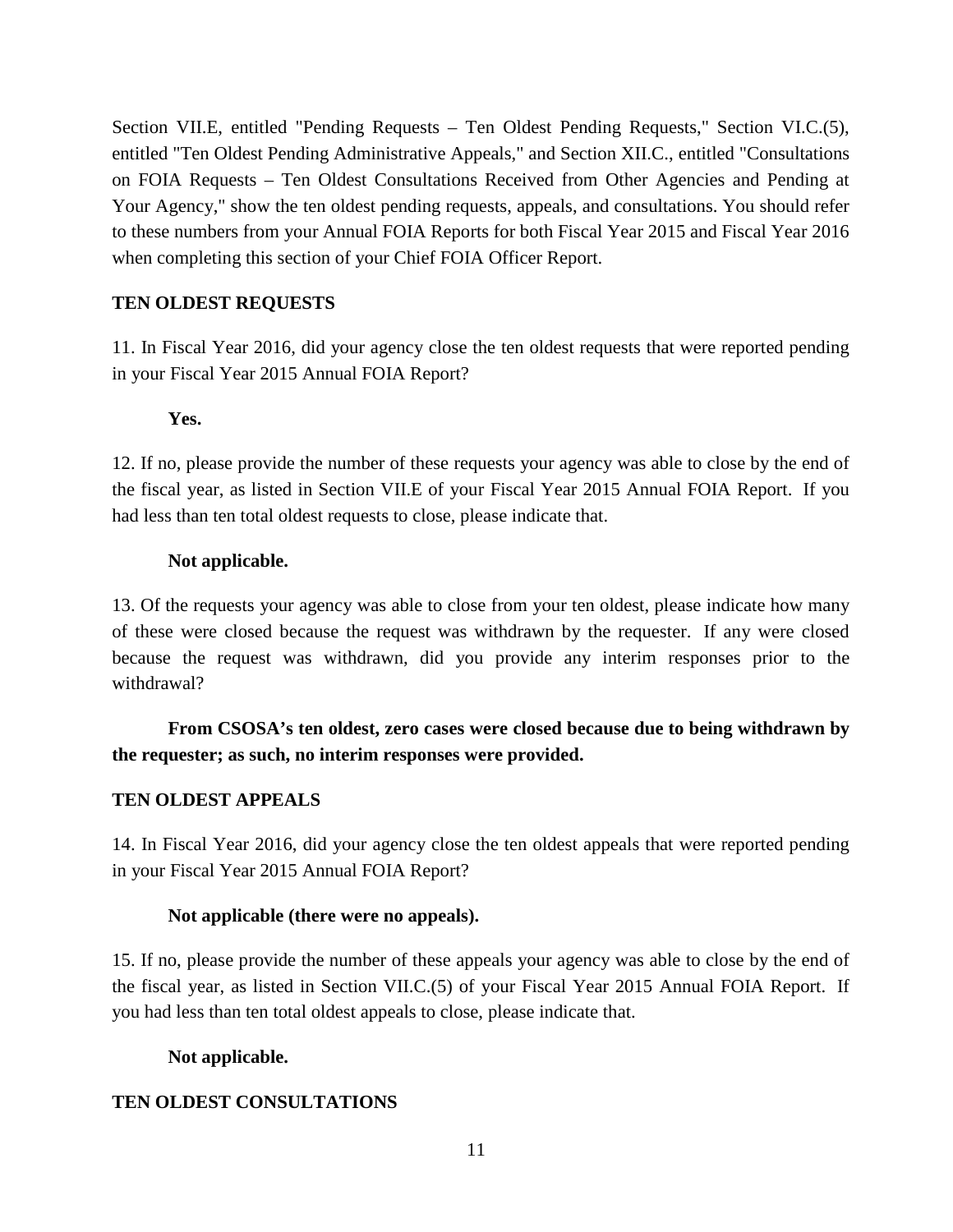16. In Fiscal Year 2016, did your agency close the ten oldest consultations that were reported pending in your Fiscal Year 2015 Annual FOIA Report?

### **Not applicable.**

17. If no, please provide the number of these consultations your agency was able to close by the end of the fiscal year, as listed in Section XII.C. of your Fiscal Year 2015 Annual FOIA Report. If you had less than ten total oldest consultations to close, please indicate that.

### **Not applicable.**

### *E. Additional Information on Ten Oldest Requests, Appeals, and Consultations & Plans*

18. Briefly explain any obstacles your agency faced in closing its ten oldest requests, appeals, and consultations from Fiscal Year 2015.

### **The primary obstacle CSOSA's FOIA Office faced with closing its ten oldest requests were obtaining records from program offices and communication challenges with the requesters.**

19. If your agency was unable to close any of its ten oldest requests because you were waiting to hear back from other agencies on consultations you sent, please provide the date the request was initially received by your agency, the date when your agency sent the consultation, and the date when you last contacted the agency where the consultation was pending.

### **Not applicable.**

20. If your agency did not close its ten oldest pending requests, appeals, or consultations, please provide a plan describing how your agency intends to close those "ten oldest" requests, appeals, and consultations during Fiscal Year 2017.

# **Not applicable.**

# *F. Success Stories*

*OPTIONAL*: Out of all the activities undertaken by your agency since March 2016 to increase transparency and improve FOIA administration, please briefly describe here at least one success story that you would like to highlight as emblematic of your agency's efforts. The success story can come from any one of the five key areas. As noted above, these agency [success stories](http://www.foia.gov/2011foiapost03.html) will be highlighted during Sunshine Week by OIP. To facilitate this process, all agencies should use